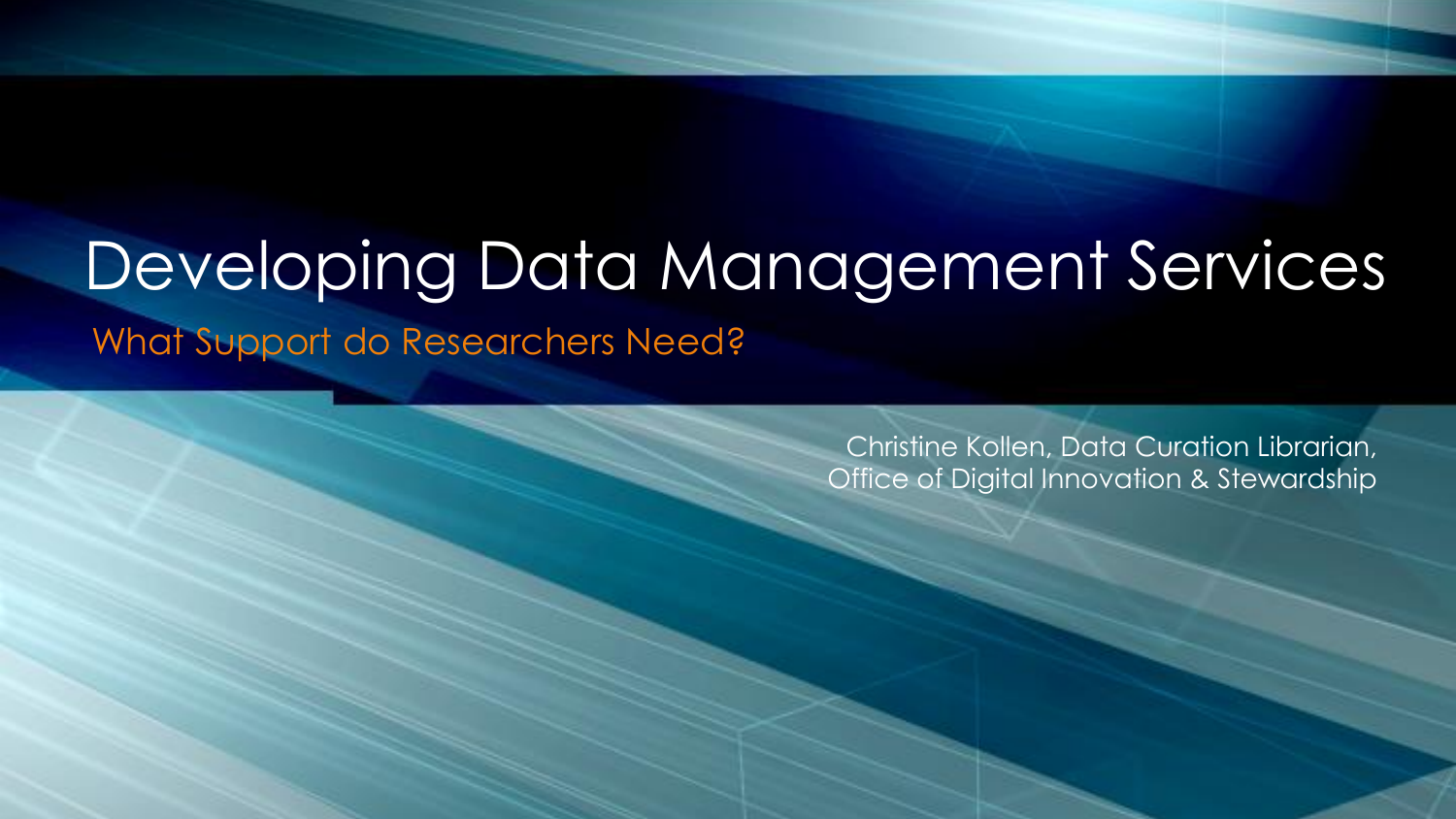## Providing Access to Research Results

 To increase visibility, usage, and impact – and remove barriers – important to provide open access to research results, publications and data In 1999, Office of Management & Budget (OMB) amended Circular A-110 to require research data produced with federal funding be made publicly available In 2003, NIH required Data Sharing plans (some grant proposals) In 2011, NSF required data management plan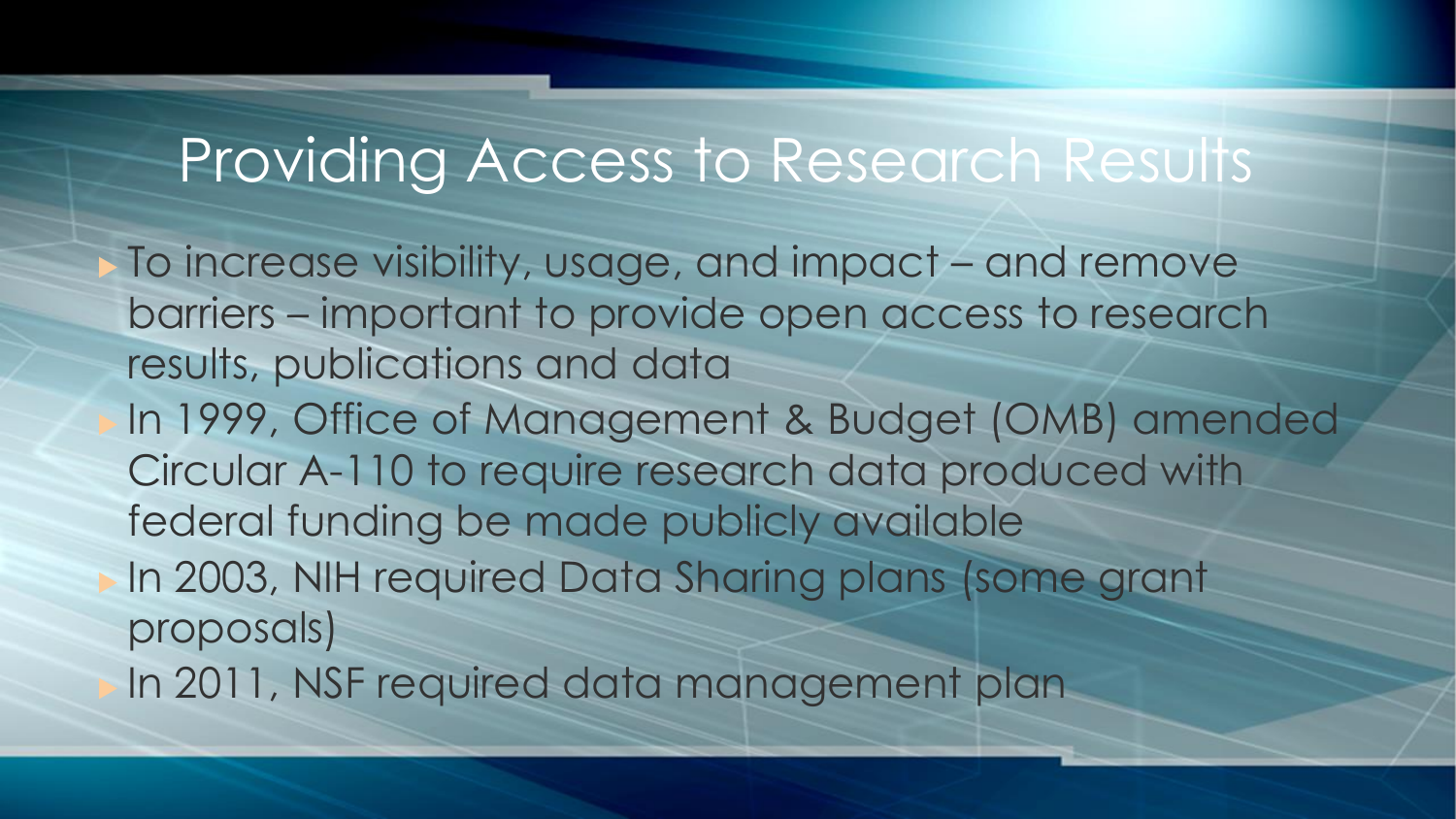### Providing Access to Research Results (cont.)

 In 2013, Office of Science and Technology Policy released memo directing federal agencies to develop plans for making research results freely available (publications and data)

Applied to 19 federal agencies

 Most agencies have come out with new policies to address the memo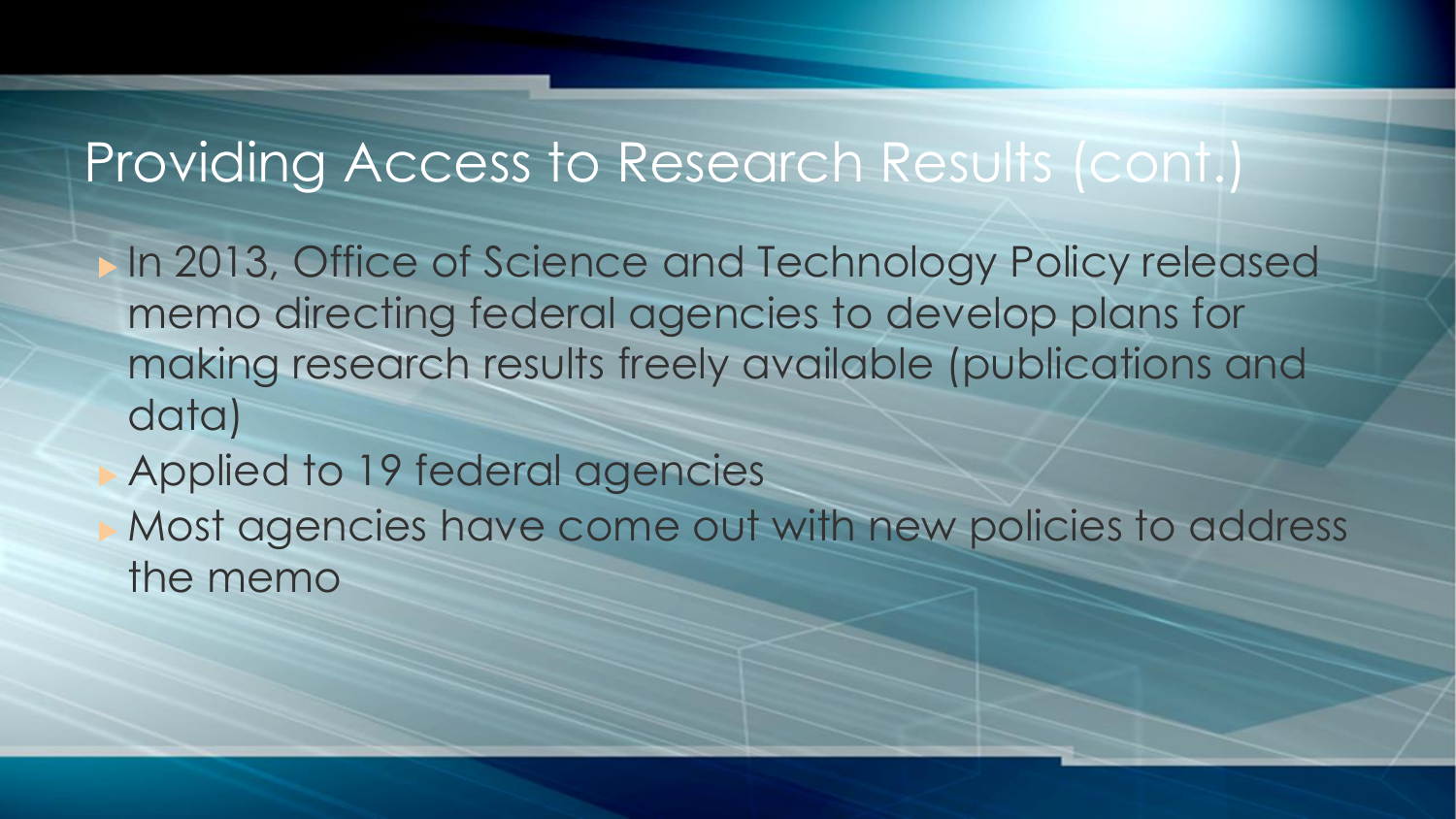#### Data Life Cycle

#### **The Research Data Management Lifecycle**



Documents the lifecycle of data and provides details on data collection for storage, access, sharing, and reproducibility.

This can ensure the availability and accessibility of research results after the project is complete.

Enhances the value of research, increases the visibility of the institution, encourages collaboration.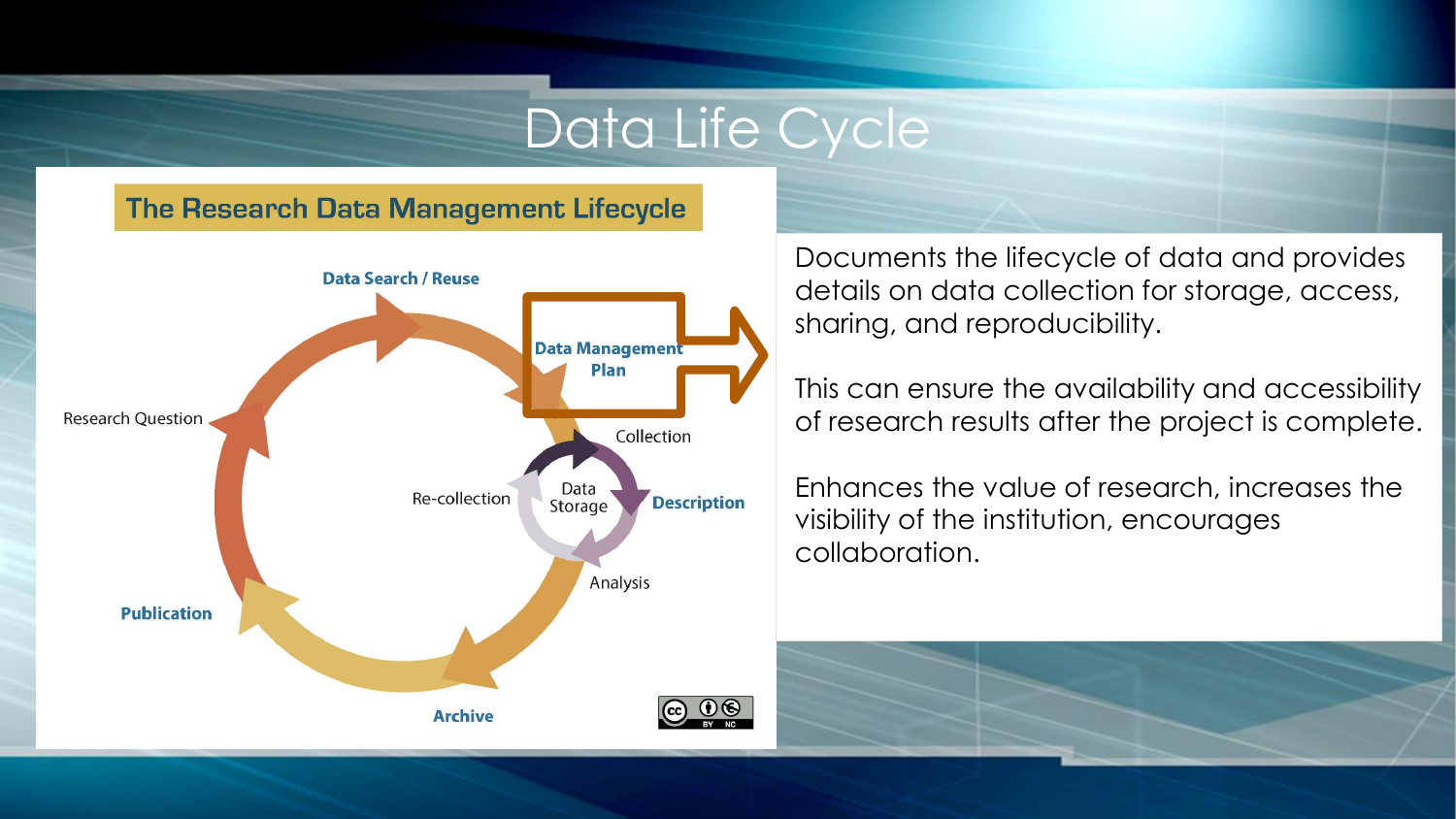## Current Data Management Services

- [Data Management Resources website](http://data.library.arizona.edu/)
- Workshops on data management and curation Consult on data management plans and metadata Customized [DMP Tool](https://dmptool.org/)
- Researchers and graduate students can make research data available in the [Campus Repository](http://arizona.openrepository.com/arizona/) and geospatial data available in the [Spatial Data Explorer](https://geo.library.arizona.edu/) Other options for sharing data include disciplinary repositories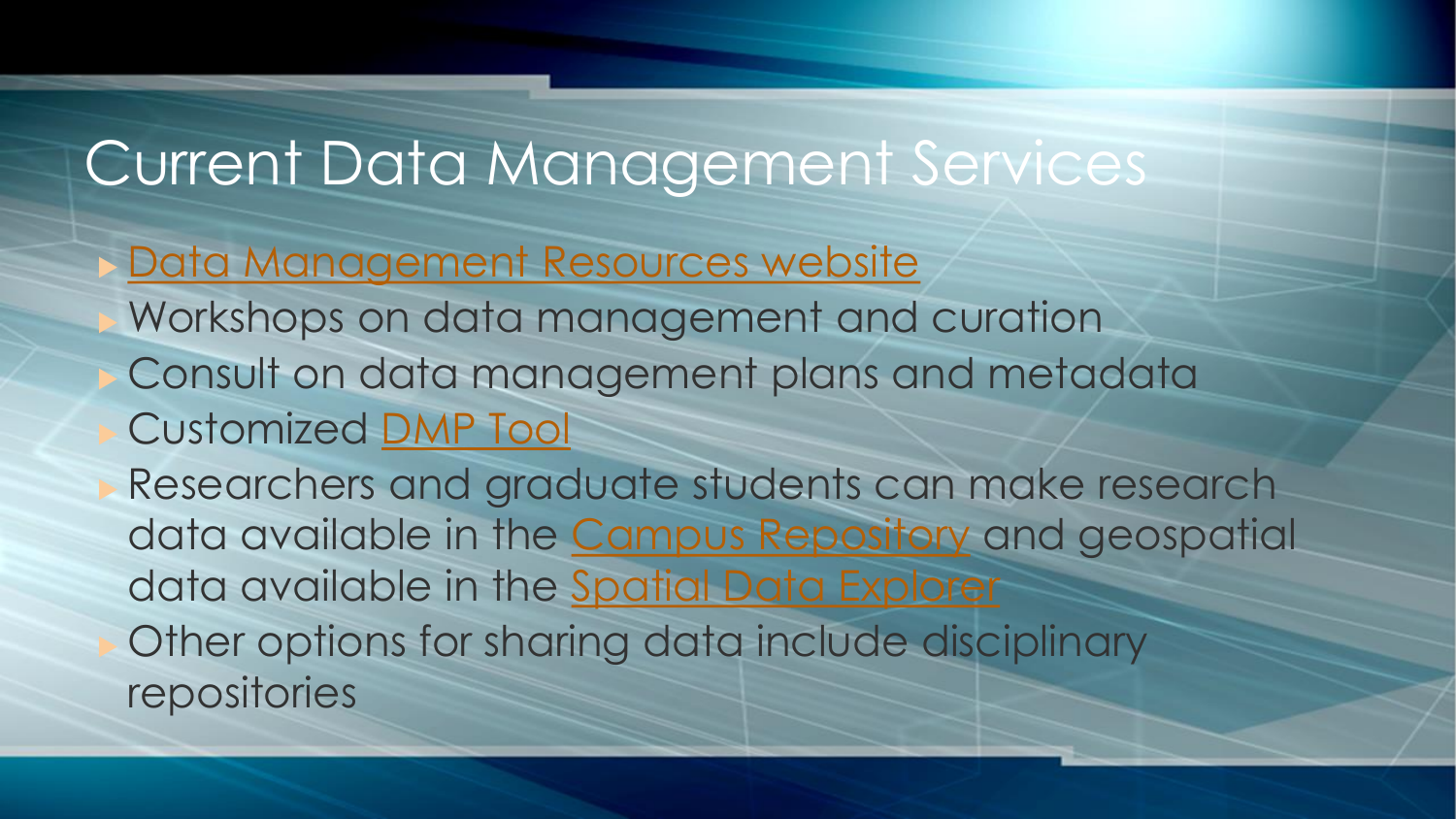## Research Data Management Survey

 Survey administered during spring semester 2014 by Libraries and RCGC Campus Data Management Subcommittee Purpose -- discover research data management and curation needs of researchers

 How is research data managed, stored, shared and reused across campus? What are researcher's attitude toward data creation, sharing and preservation? What is the demand for existing services and what new services do researchers need?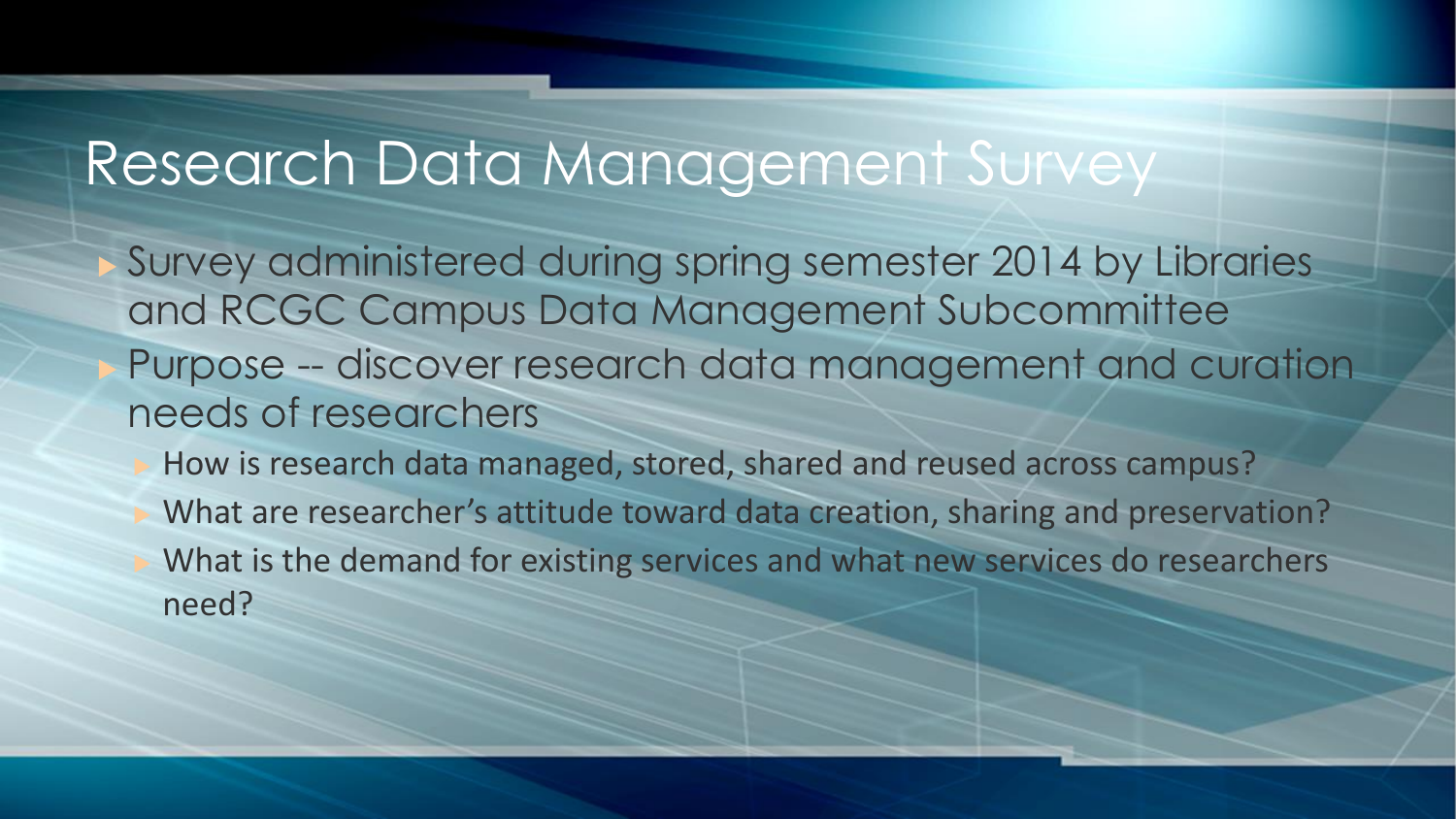

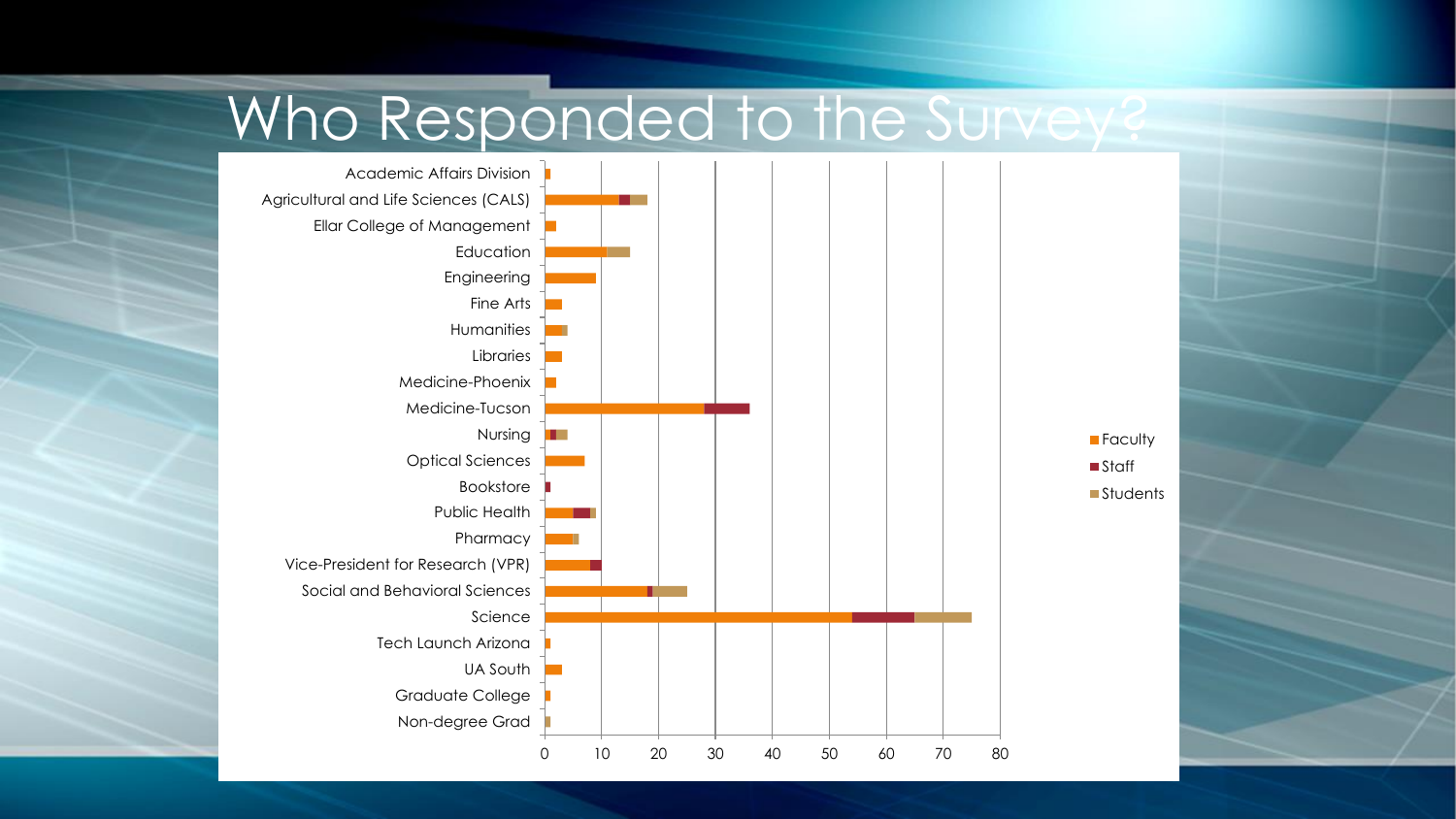### **What Data Management Services do Researchers Need?**



Data citation services Digitization of physical materials Help selecting data for long-term preservation Finding appropriate data repositories Personalized consultation Confidentiality and legal issues Assistance meeting data management requirements for funding agencies Data documentation Data management workshops Campus data repository Data management best practices Data sharing tools Information or help preparing data management plans

 $\blacksquare$  Interested  $\blacksquare$  Willing to pay for service or add to budget in grant proposal?  $\blacksquare$  Total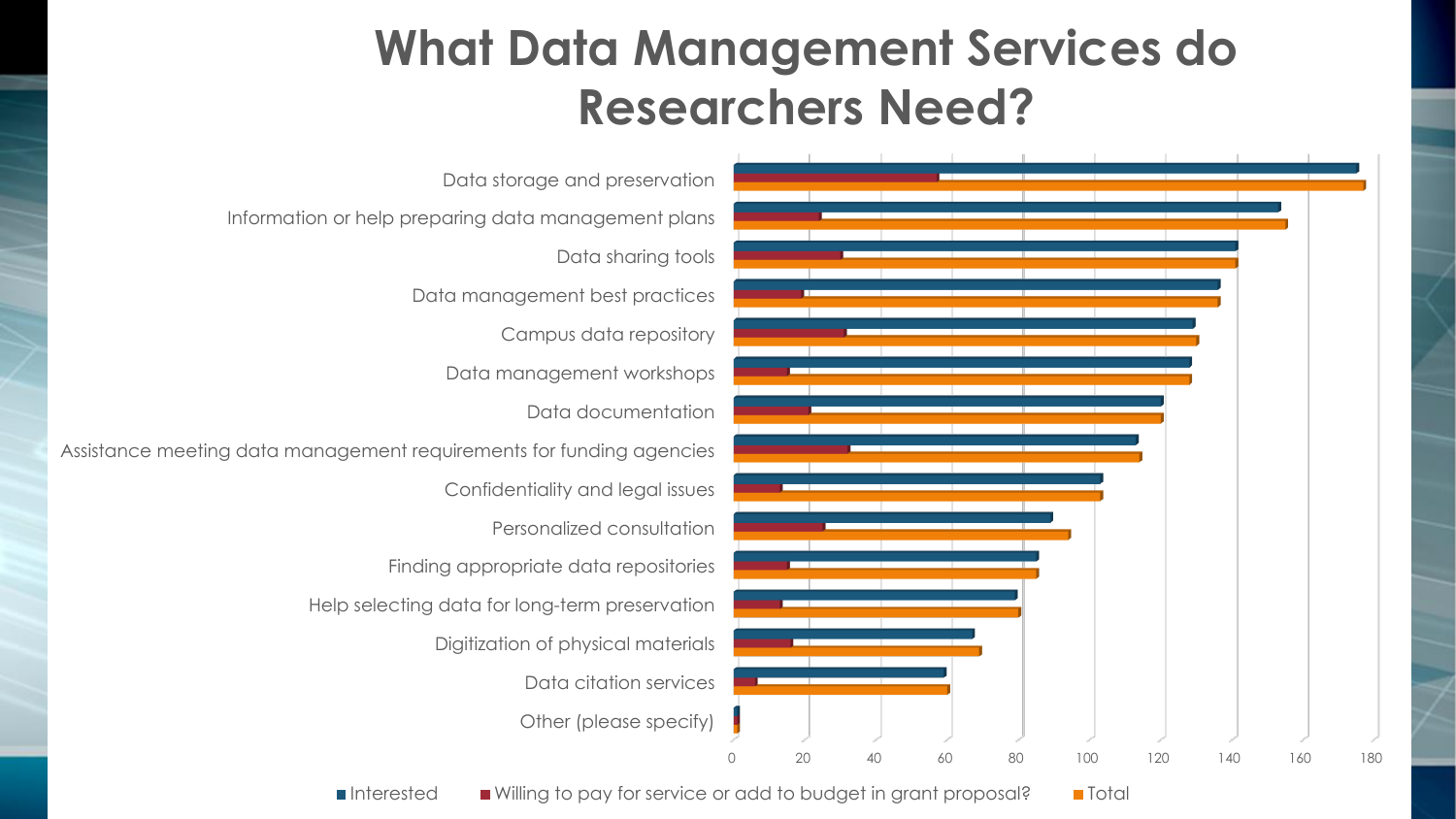#### Researcher's Current and Future Data Storage Needs?





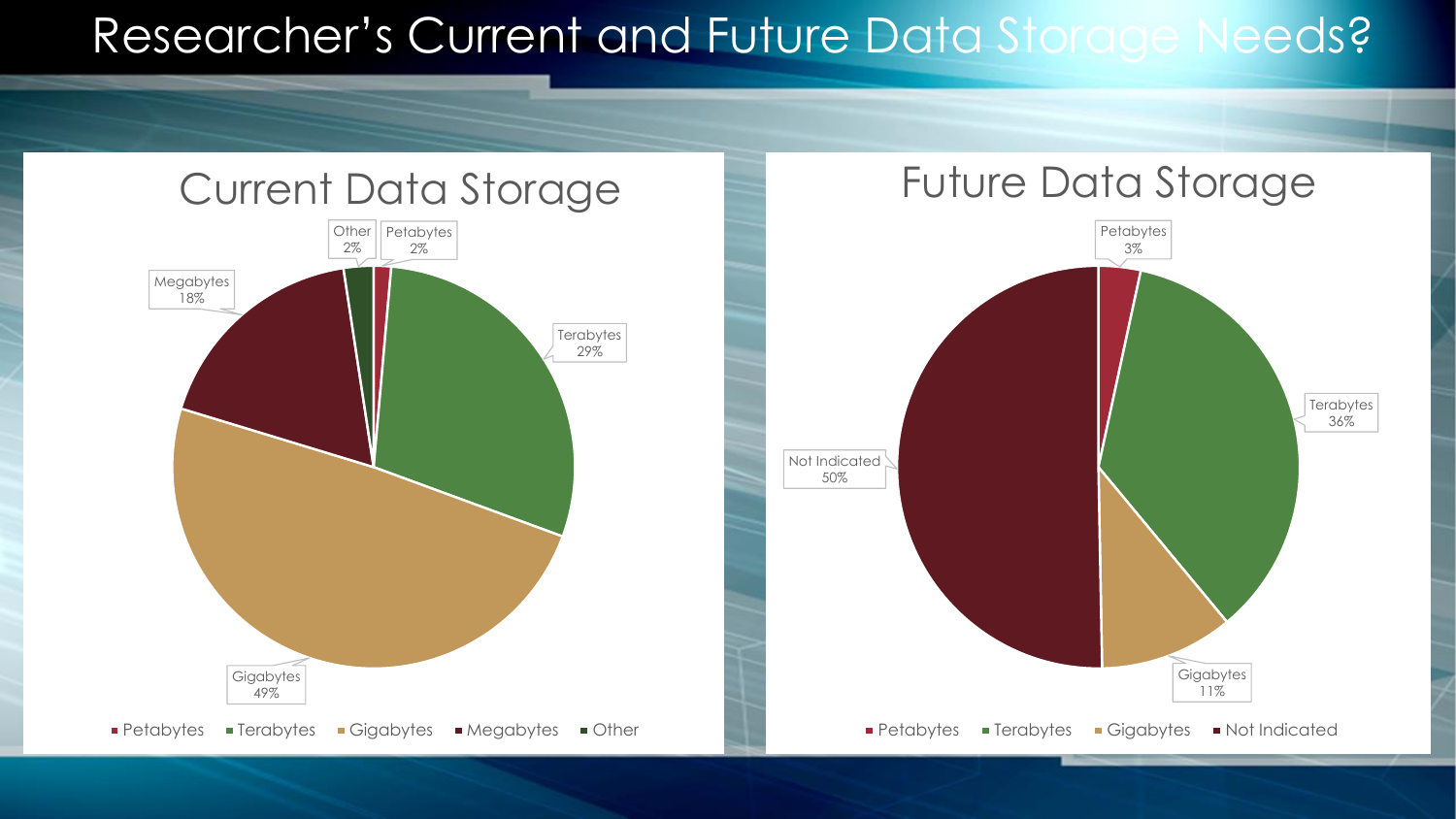# Methods of Sharing Data with **Others**

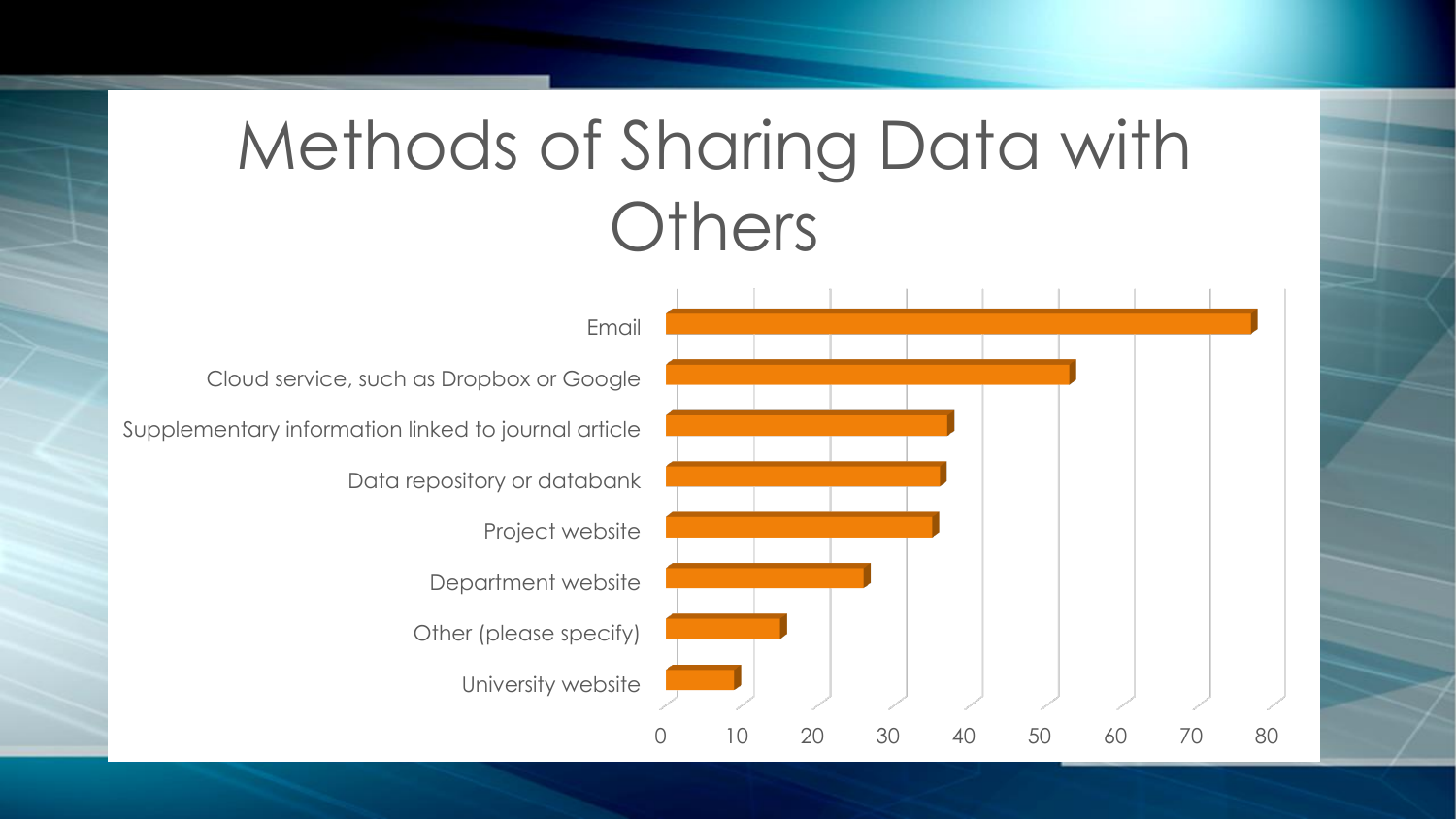## Reasons for Not Sharing Data

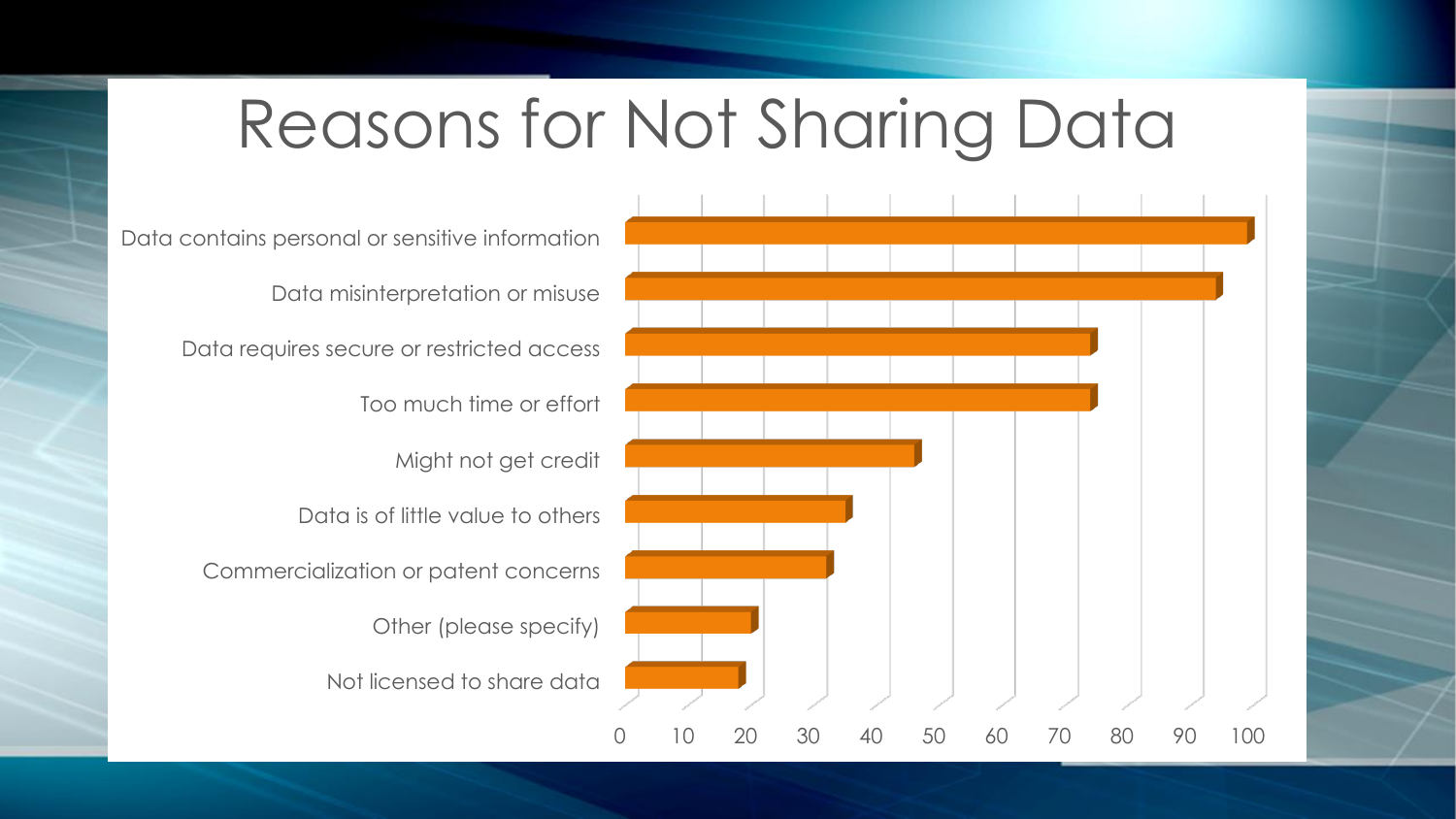## Recommendations - Data Storage

box.com implemented for campus Share files with collaborators Anticipate usage during active stage Will help address some current data storage needs Does not provide preservation or curation services, not setup for researchers to share data beyond immediate collaborators Use for confidential information (e.g. FERPA), but not for regulated information (e.g. HIPAA, ITAR)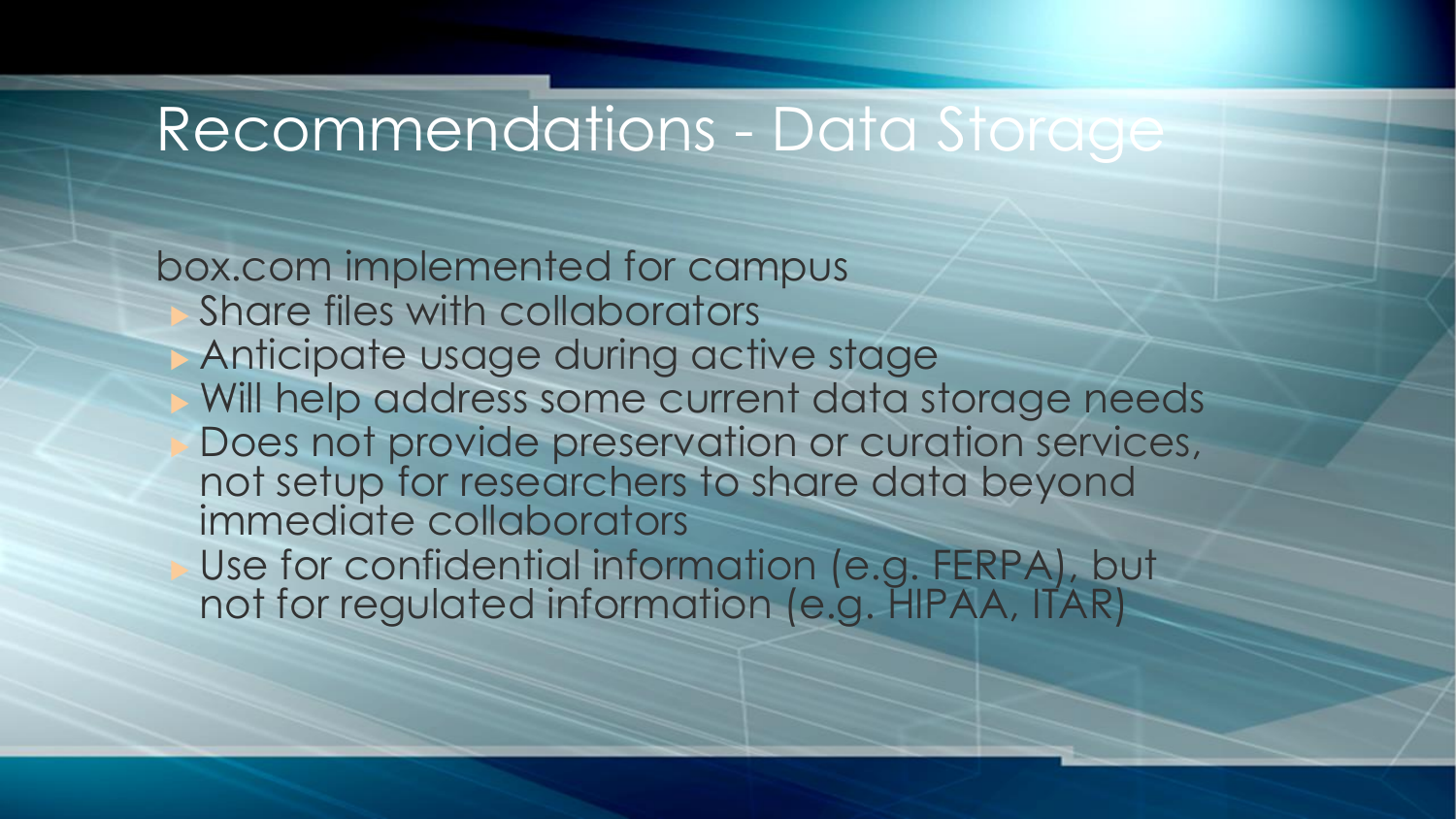## Recommendations – Data Repository

▶ UA Campus Repository – facilitates access to research, creative works, publications, and teaching materials of the UA Can handle data files, although not an ideal solution There is a limit on file size Disciplinary repositories Some funding agencies require that data is deposited in specific data repository Researchers may prefer to make data available in a disciplinary repository Do not cover all disciplines, some have limitations, what are the repository's long-term viability Some UA researchers want their data identified as from UA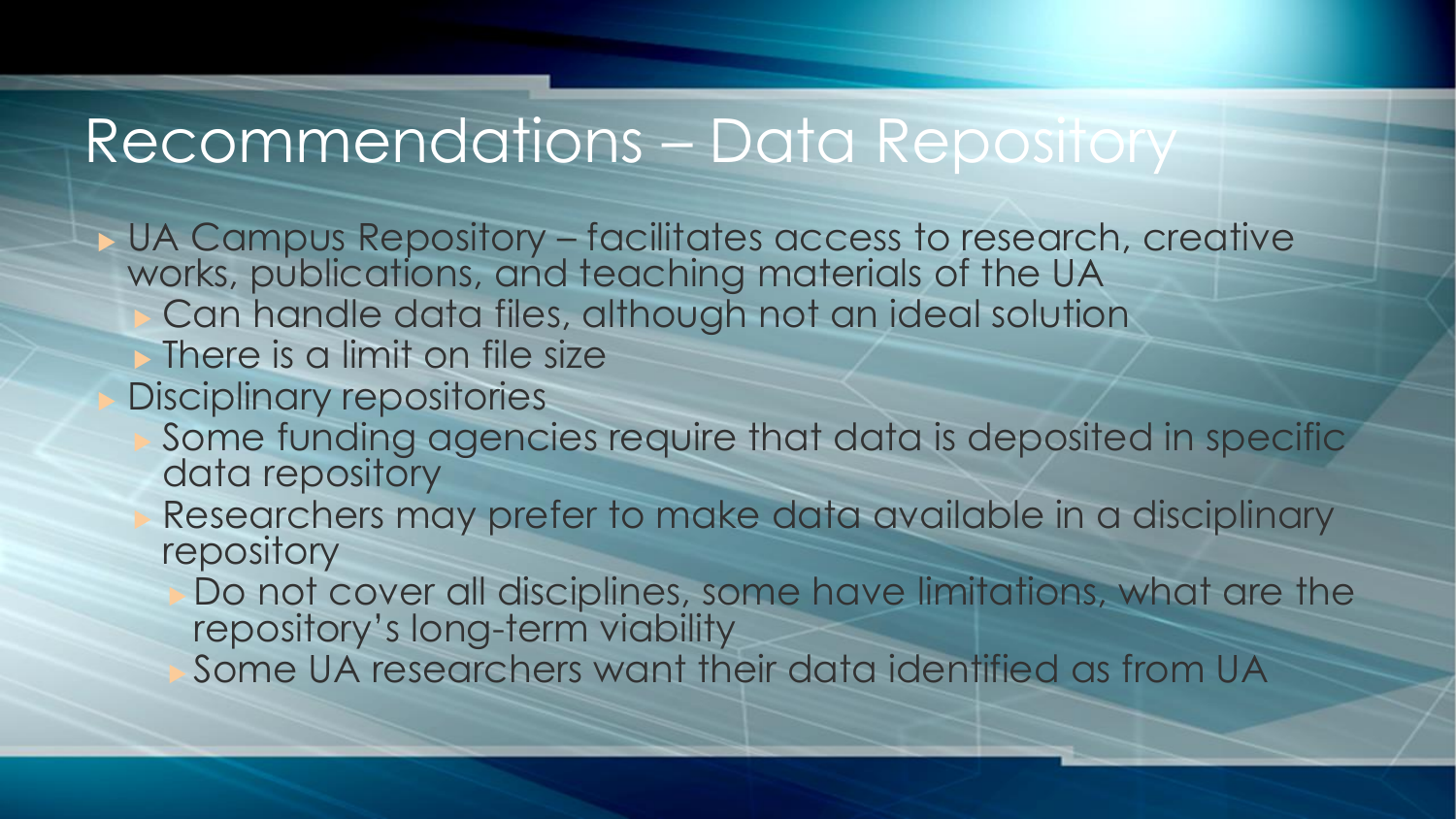### Data Management and Data Curation (DMDC) Pilot

 Work with 3-5 research projects through the data lifecycle to evaluate data management services Pilot will:

 Develop data management services needed by each project Evaluate – what worked well, what didn't work well Training needs Feasibility of implementing DM services for campus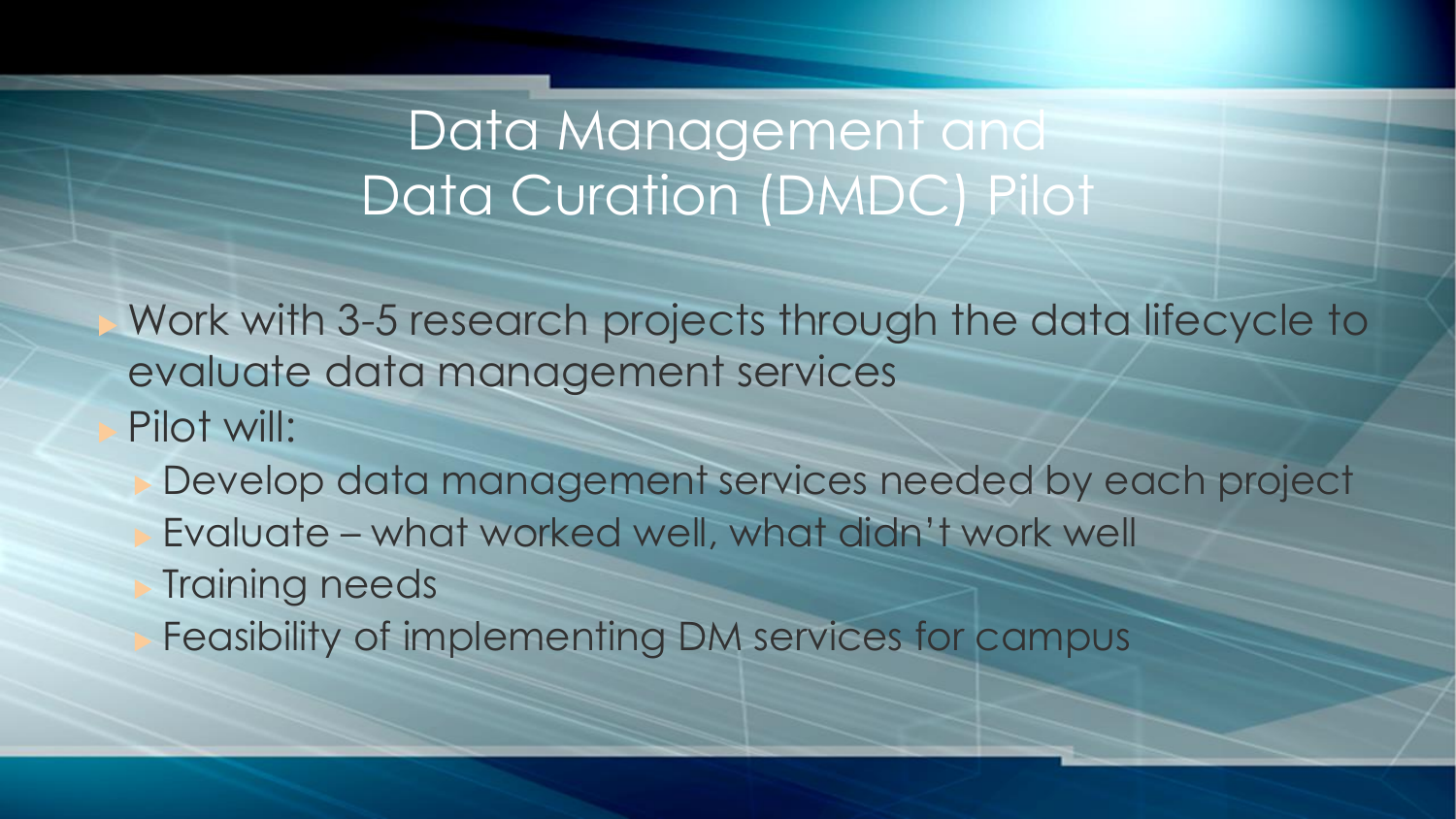## DMDC Pilot (continued)

 Funding – proposal requested funding for servers, staff support, configure iRODS; hire data management staff Developed application process and opened to campus through the Office of Research and Discovery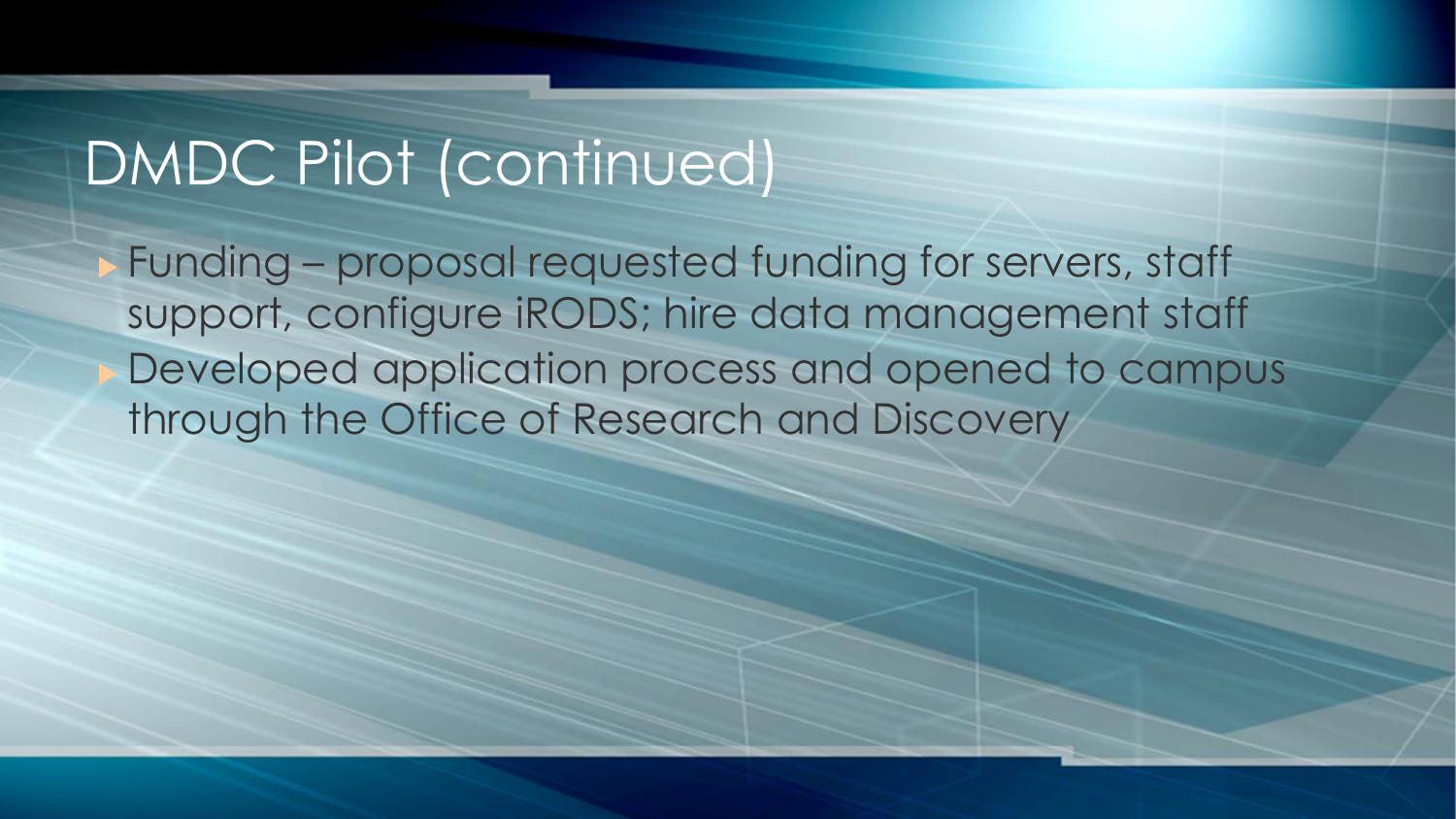## DMDC Initial Results

 Six research projects selected last spring Are providing the following services and recommendations: Help map out data workflow Assist with data documentation and implementing best practices Implement iRODS for data storage Provide referrals - campus workshops or to another unit Recommendations: where to publish research metadata standards to use archiving older data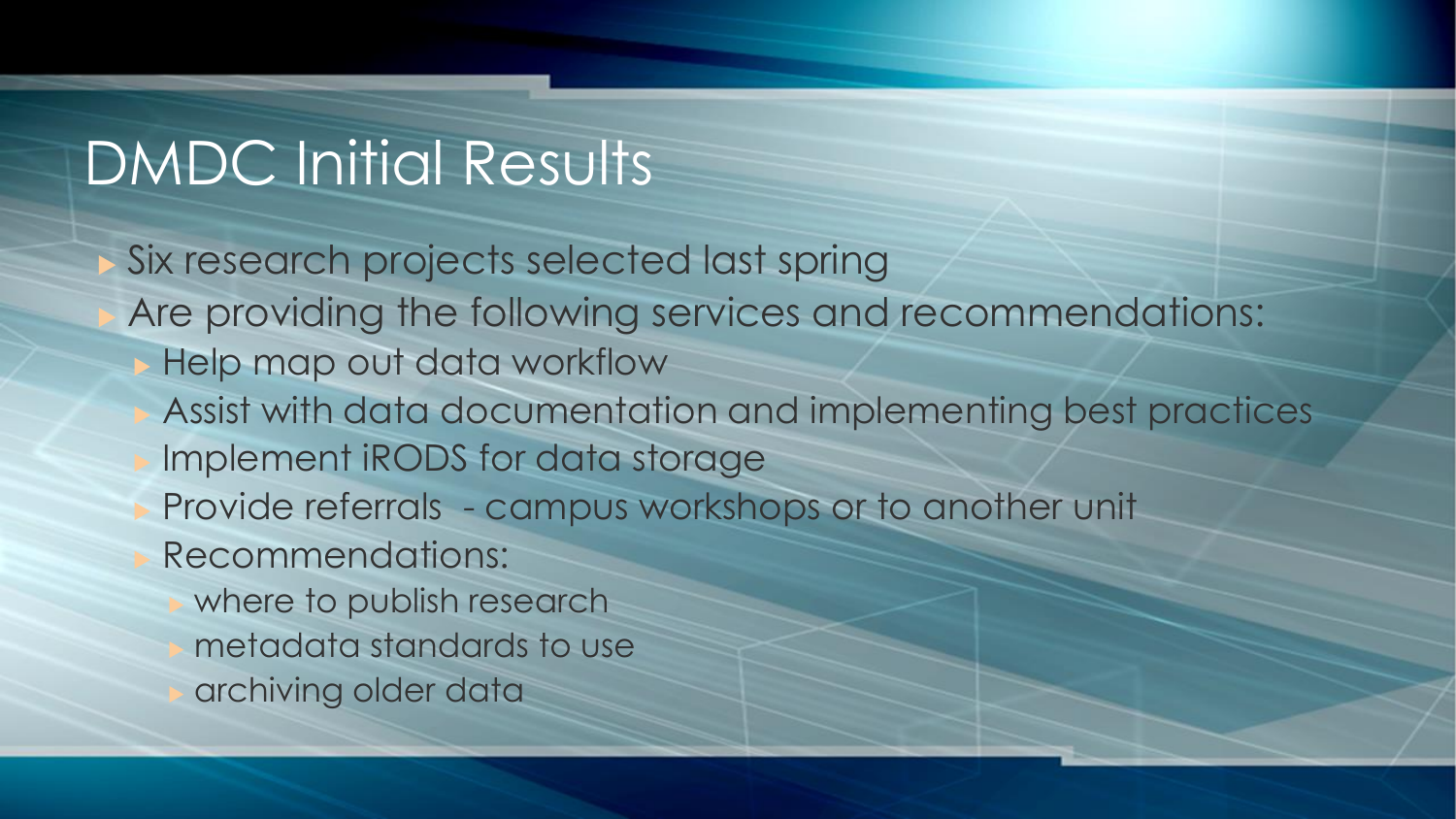## DMDC Participant Issues

 Several of the projects have privacy and security concerns – can some of their data be made publicly available? How to de-identify their data? What data should be archived – not necessarily all data collected How to deal with older data in proprietary formats?